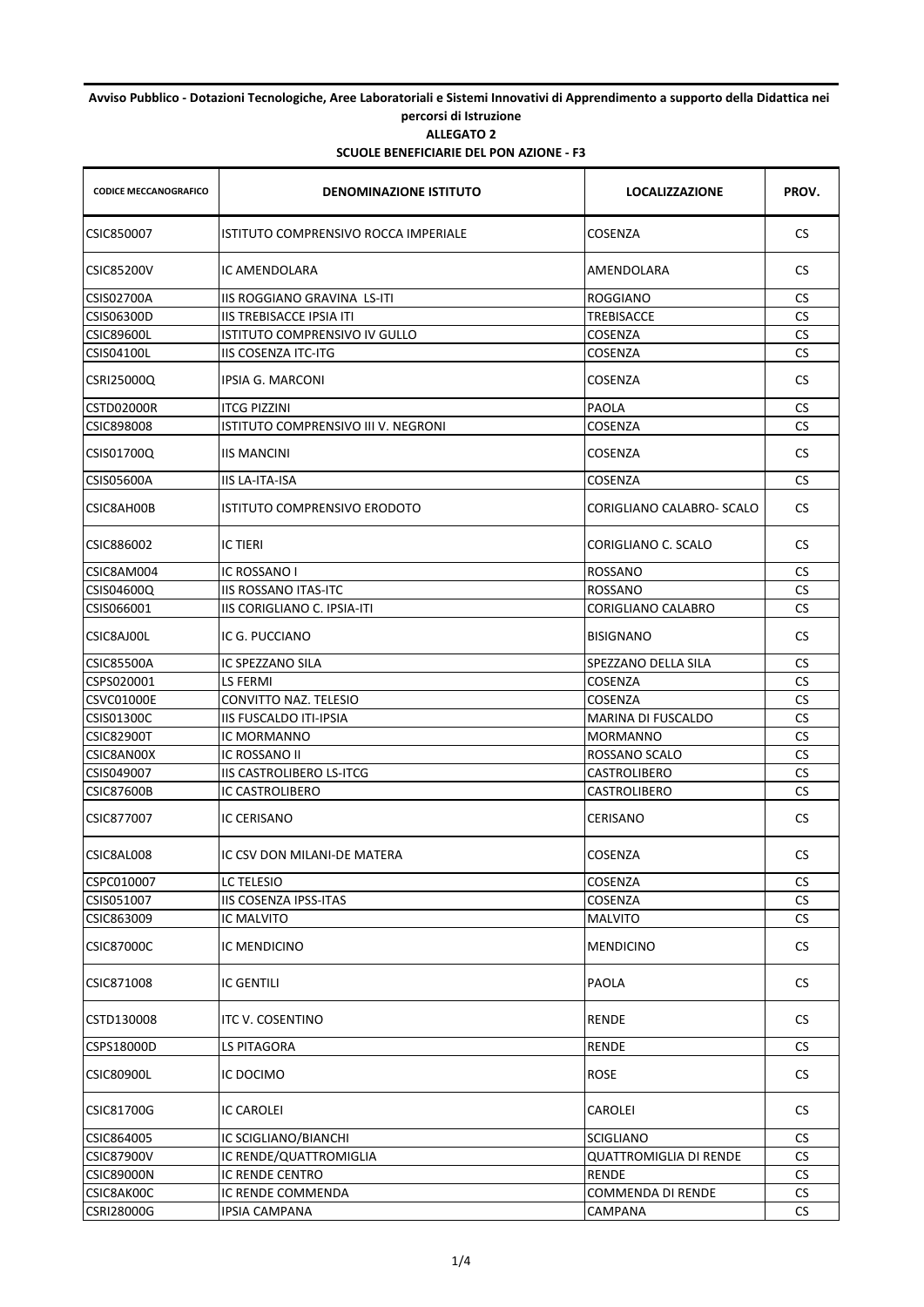| <b>CODICE MECCANOGRAFICO</b> | <b>DENOMINAZIONE ISTITUTO</b>   | <b>LOCALIZZAZIONE</b> | PROV.     |
|------------------------------|---------------------------------|-----------------------|-----------|
| CSIC84400X                   | <b>IC CAMPANA</b>               | CAMPANA               | CS        |
| CSIC849003                   | IC MANDATORICCIO                | <b>MANDATORICCIO</b>  | <b>CS</b> |
| CSPS06000B                   | LS ROSSANO                      | ROSSANO SCALO         | CS.       |
| CSTD03000B                   | <b>ITC PEZZULLO</b>             | COSENZA               | CS.       |
| <b>CSIC85300P</b>            | <b>IC ROVITO</b>                | <b>ROVITO</b>         | <b>CS</b> |
| <b>CSIC85400E</b>            | IC G. DA FIORE                  | <b>CELICO</b>         | <b>CS</b> |
| CSIS057006                   | <b>IIS TODARO IPA-IPSAR</b>     | RENDE                 | <b>CS</b> |
| CSRH07000Q                   | <b>IPSAR PAOLA</b>              | PAOLA                 | <b>CS</b> |
| CZIC835001                   | IC G. BIANCO                    | <b>SERSALE</b>        | <b>CZ</b> |
| VVIC802008                   | <b>IC DINAMI</b>                | <b>DINAMI</b>         | <b>VV</b> |
| CSTF01000C                   | <b>ITI MONACO</b>               | COSENZA               | <b>CS</b> |
| <b>CSIC84000L</b>            | IC SAN FILI                     | S. FILI               | <b>CS</b> |
| CSIC87400Q                   | IC ROGLIANO                     | ROGLIANO              | <b>CS</b> |
| CSIC878003                   | IC SPEZZANO ALBANESE            | SPEZZANO ALBANESE     | <b>CS</b> |
| <b>CSIS02400V</b>            | <b>IIS ROGLIANO LS-ITC</b>      | <b>ROGLIANO</b>       | <b>CS</b> |
| <b>CSIS05300V</b>            | <b>IIS BACHELET LS-IPA</b>      | SPEZZANO ALBANESE     | <b>CS</b> |
| <b>CSPM05000T</b>            | LICEO L. DELLA VALLE            | COSENZA               | <b>CS</b> |
| CSPS03000G                   | LS SCORZA                       | COSENZA               | <b>CS</b> |
| CZIC862009                   | IC DON MILANI                   | LAMEZIA TERME         | CZ        |
| CZIC84400Q                   | IC GATTI                        | LAMEZIA TERME         | CZ.       |
| CZRC03000X                   | <b>IPSCT L. EINAUDI</b>         | LAMEZIA TERME         | CZ.       |
| CZIC87300Q                   | <b>IC TAVERNA</b>               | <b>TAVERNA</b>        | CZ        |
| CZIC85400A                   | IC CZ CENTRO STORICO-MAZZ.      | <b>CZ</b>             | <b>CZ</b> |
| CZIS01100L                   | <b>IS SERSALE</b>               | <b>SERSALE</b>        | <b>CZ</b> |
| CZIC87400G                   | <b>IC PERRI- PITAGORA</b>       | LAMEZIA TERME         | CZ        |
| CZIC863005                   | IC MANZONI-AUGRUSO              | LAMEZIA TERME         | CZ.       |
| CZPC030008                   | LC F. FIORENTINO                | LAMEZIA TERME         | CZ        |
| CSIS001002                   | <b>IS FERMI</b>                 | CATANZARO LIDO        | <b>CS</b> |
| <b>CZIC85800N</b>            | IC CATANZARO MATER DOMINI       | CATANZARO             | CZ        |
| CZIC86000N                   | IC CZ CASALINUOVO SUD           | CATANZARO             | CZ        |
| <b>CZIS00800R</b>            | <b>IIS MALAFARINA</b>           | SOVERATO              | CZ        |
| CZIC870008                   | IC U. FOSCOLO                   | <b>SOVERATO</b>       | CZ        |
|                              | <b>IPSSEOA SOVERATO</b>         | <b>SOVERATO</b>       |           |
| CZRH04000Q<br>CZTD05000C     | ITC A. CALABRETTA               | <b>SOVERATO</b>       | CZ<br>CZ  |
| CZIS013008                   | IS L. DA VINCI                  | LAMEZIA TERME         | CZ        |
| CZIC813004                   | IC SERRASTRETTA                 | SERRASTRETTA          | CZ        |
|                              |                                 |                       |           |
| CZIC82500A                   | IC FALERNA                      | <b>FALERNA</b>        | CZ        |
| CZTL040008                   | ITG LAMEZIA TERME               | LAMEZIA TERME         | CZ        |
| CZIC83100N                   | IC NOCERA TERINESE              | NOCERA TERINESE       | CZ        |
| CZIC84900V                   | IC LAMEZIA T. S. EUFEMIA        | LAMEZIA TERME         | CZ        |
| CZIC864001                   | IC ARDITO- DON BOSCO            | LAMEZIA TERME         | CZ        |
| <b>KRIC80300C</b>            | IC PAPANICE                     | <b>PAPANICE</b>       | КR        |
| KRIC804008                   | IC ROCCA DI NETO                | ROCCA DI NETO         | КR        |
| <b>KRIC81600E</b>            | IC G. MARCONI FRAZ. PAGLIARELLE | PETILIA POLICASTRO    | KR        |
| <b>KRIC81700A</b>            | IC PALLAGORIO                   | PALLAGORIO            | KR        |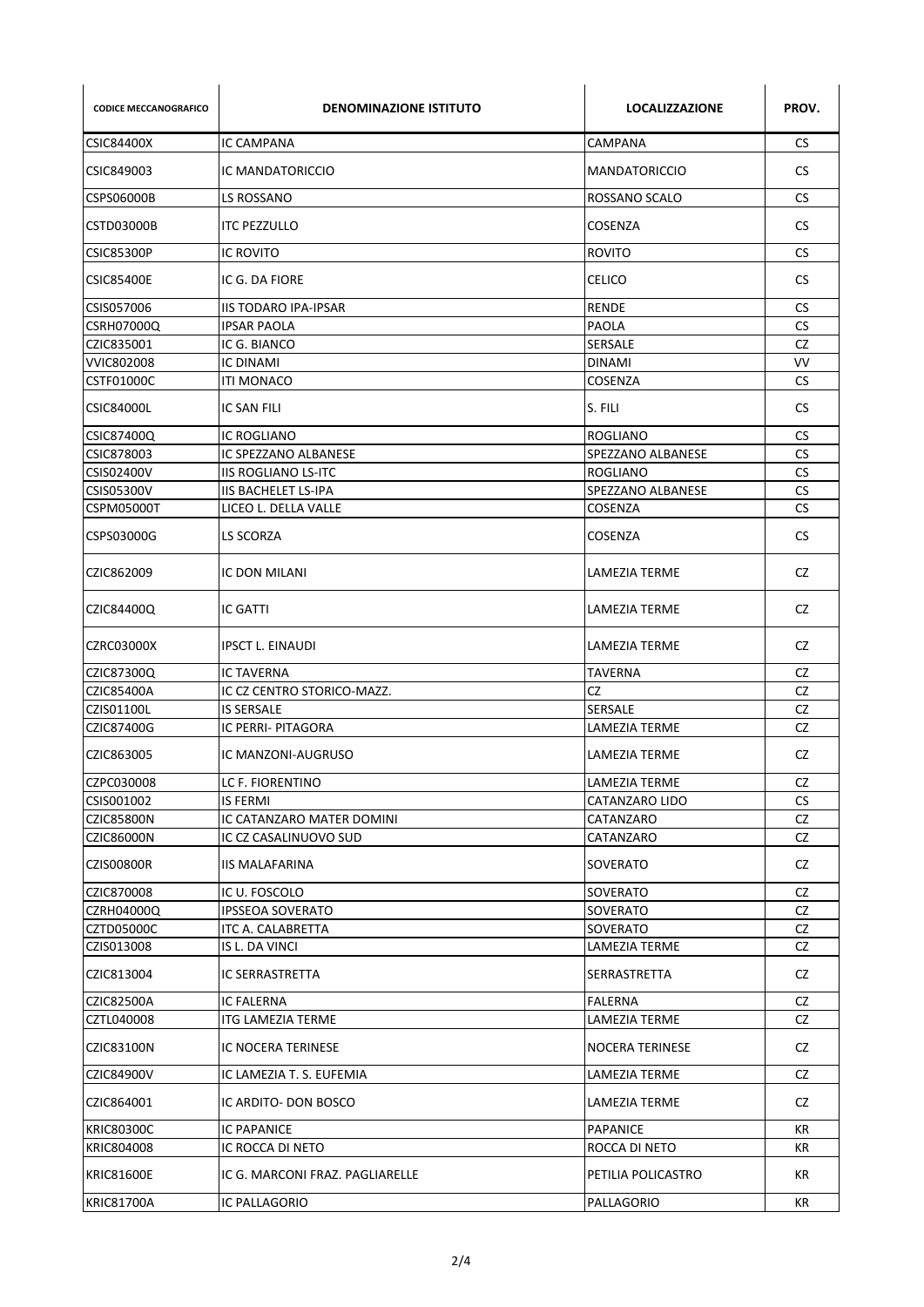| <b>CODICE MECCANOGRAFICO</b> | <b>DENOMINAZIONE ISTITUTO</b>      | <b>LOCALIZZAZIONE</b>    | PROV.     |
|------------------------------|------------------------------------|--------------------------|-----------|
| KRIC818006                   | IC GIOVANNI XXIII                  | <b>MELISSA</b>           | KR        |
| KRIC825009                   | IC D. BORRELLI                     | S. SEVERINA              | KR        |
| <b>KRIC83100L</b>            | IC KAROL WOJTYLA                   | ISOLA C.R.               | KR        |
| <b>KRIC83200C</b>            | IC DANTE ALIGHIERI                 | PETILIA POLICASTRO       | КR        |
| KRPS03000A                   | IC CIRÒ                            | CIRÒ                     | KR        |
| <b>KRIC81100B</b>            | IC ALCMEONE                        | <b>CROTONE</b>           | <b>KR</b> |
| <b>KRIC82900L</b>            | <b>IC GIOVANNI XXIII</b>           | CROTONE                  | KR        |
| <b>KRIS01100G</b>            | IIS G. DONEGANI                    | <b>CROTONE</b>           | KR        |
| <b>KRIS00900G</b>            | <b>IIS S. PERTINI</b>              | <b>CROTONE</b>           | <b>KR</b> |
| KRIC813003                   | IC A. ROSMINI                      | <b>CROTONE</b>           | KR        |
| KRIC821002                   | IC C. SIMONETTA                    | CACCURI                  | <b>KR</b> |
| KRIC827001                   | IC MORO-LAMANNA                    | <b>MESORACA</b>          | КR        |
| VVVC010001                   | CONVITTO NAZ. FILANGIERI           | VIBO VALENTIA            | <b>VV</b> |
| KRRI040006                   | IPSIA A.M. BARLACCHI               | <b>CROTONE</b>           | KR        |
| <b>KRIC80600X</b>            | IC DON MILANI                      | <b>CROTONE</b>           | KR        |
| KRIC812007                   | IC V. ALFIERI                      | <b>CROTONE</b>           | KR        |
| KRIS006004                   | <b>IIS POLO DI CUTRO</b>           | <b>CUTRO</b>             | <b>KR</b> |
| RCIC809007                   | IC DE AMICIS - BOLANI              | REGGIO CALABRIA          | RC        |
| RCIC80600Q                   | IC CATANOSO- DE GASPERI            | REGGIO CALABRIA          | RC        |
| RCIC81900T                   | S.EUFEMIA SINOPOLI MELICUCCà       | S. EUFEMIA D'ASPROMONTE  | <b>RC</b> |
| RCIC875006                   | <b>IC SS CARDETO</b>               | <b>REGGIO CALABRIA</b>   | RC        |
| RCIC841003                   | IC DE AMICIS - BAGALADI-S. LORENZO | REGGIO CALABRIA          | RC        |
| RCIC855001                   | IC GIOVANNI XXIII                  | VILLA S. GIOVANNI        | RC        |
| <b>RCIC87200P</b>            | IC GALLUPPI COLLODI BEVACQUA       | REGGIO CALABRIA          | RC        |
| <b>RCIS01100B</b>            | IS ZANOTTI BIANCO                  | MARINA DI GIOIOSA IONICA | RC        |
| RCIC853009                   | IC DE AMICIS - MARESCA             | LOCRI                    | RC        |
| <b>RCIC81400P</b>            | IC SAN LUCA - BOVALINO             | <b>SAN LUCA</b>          | RC        |
| <b>RCIS00700Q</b>            | IS F. LA CAVA                      | <b>BOVALINO</b>          | RC        |
| <b>RCIS02900L</b>            | IIS IVO OLIVETI- I.A. PANETTA      | LOCRI                    | RC        |
| <b>RCPS04000R</b>            | LICEO SCIENTIFICO ZALEUCO          | LOCRI                    | RC        |
| <b>RCIS0030C</b>             | IS G. RENDA                        | POLISTENA                | <b>RC</b> |
| RCIC847002                   | <b>IC CHITTI</b>                   | CITTANOVA                | RC        |
| <b>RCIC84900N</b>            | IC MELICUCCO                       | <b>MELICUCCO</b>         | RC        |
| <b>RCIC86300X</b>            | IC CAPOLUOGO BROGNA                | <b>POLISTENA</b>         | RC        |
| RCIS013003                   | IIS SEVERI-GUERRISI GIOIA/PALMI    | <b>GIOIA TAURO</b>       | RC        |
| RCIC859008                   | IC I LOC. GAGLIANO -               | <b>GIOIA TAURO</b>       | RC        |
| RCIC862004                   | IC CAMPANELLA                      | <b>GIOIA TAURO</b>       | RC        |
| RCIS03100L                   | <b>IIS G. MARCONI</b>              | SIDERNO                  | RC        |
| RCIC854005                   | IC ROCCELLA JONICA                 | ROCCELLA JONICA          | RC        |
| RCIC86500G                   | IC SIDERNO AGNANA - LARGO RANDAZZO | SIDERNO                  | RC        |
| RCRI010006                   | IPSIA SIDERNO                      | SIDERNO                  | RC        |
| RCPM02000L                   | G. MAZZINI                         | LOCRI                    | RC        |
| <b>RCIC83700B</b>            | IC DE AMICIS                       | PLATI                    | RC        |
| <b>RCIC86600B</b>            | IC PASCOLI- PADULLà                | SIDERNO                  | RC        |